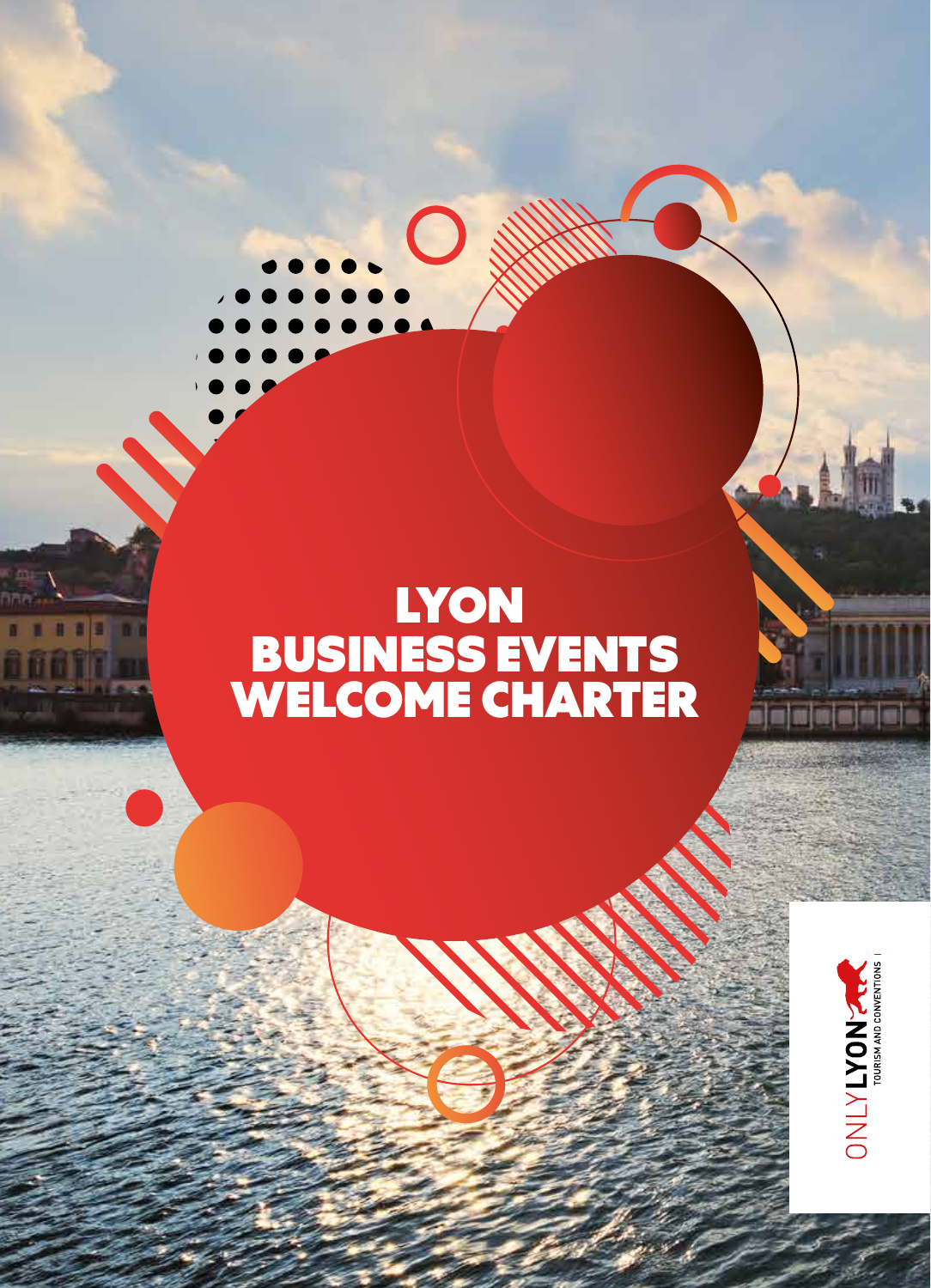Due to the unprecedented situation in which we currently are, Lyon Convention Bureau and its partners are making special arrangements for your events in 2021.

## **UNTIL APRIL 30TH 2022 LYON WILL HOST ALL YOUR EVENTS ON EXCEPTIONAL TERMS!**

**In Lyon, we take care of everything!**

 **YOUR TRANSPORT A YOUR ACCOMMODATION YOUR PEACE OF MIND**

#### What is the purpose of the business events welcome charter?

 $\rightarrow$  To bring together the region's major players and thereby make everything easier for the organiser.

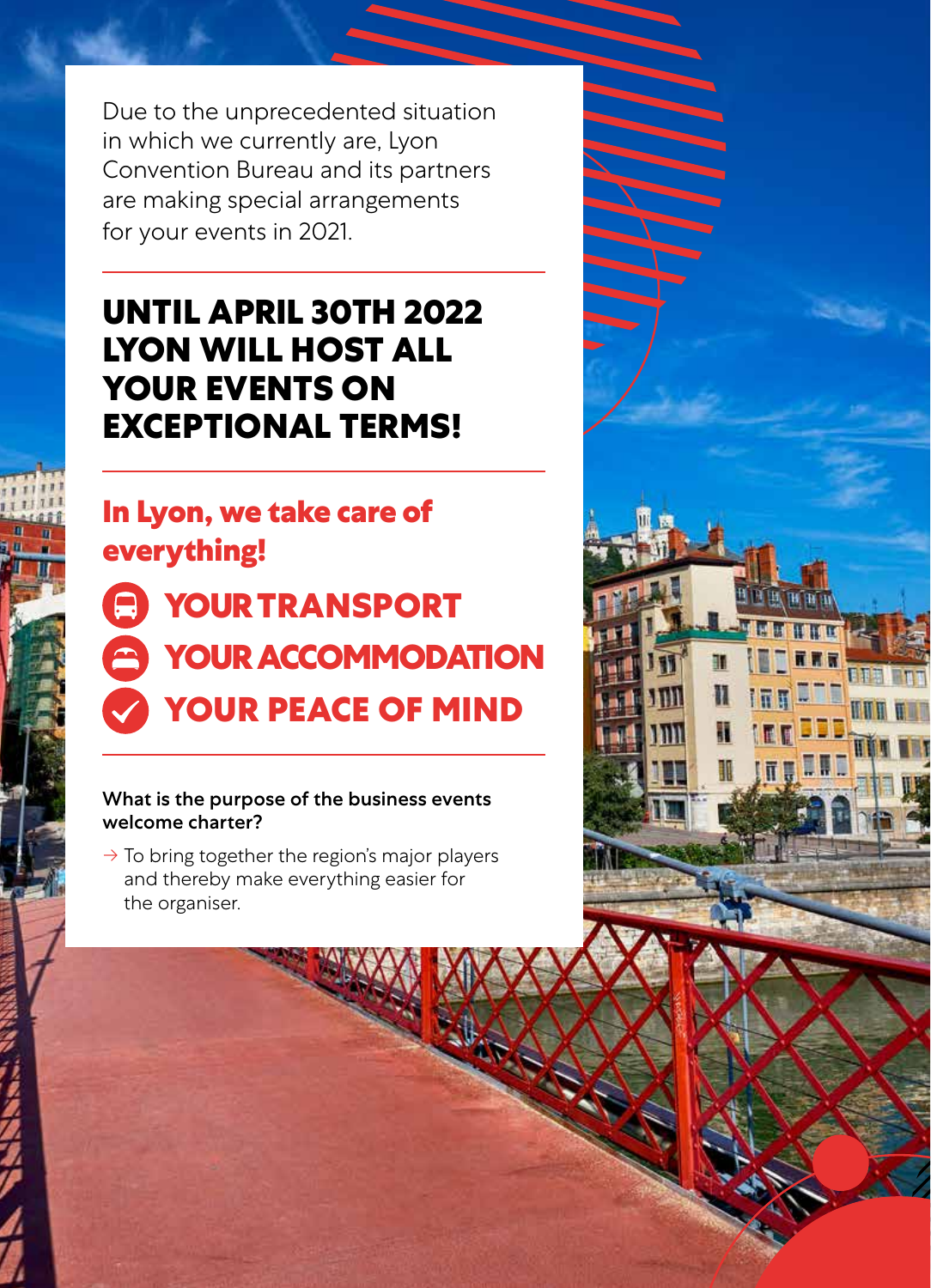# YOUR TRANSPORT

There are many ways to reach Lyon and organise your event there.



## **3 TGV STATIONS**

including the Part-Dieu train station, Europe's no. 1 interchange station

Connections to the following major cities: Paris, Geneva, Brussels, London, Turin, Milan, Barcelona, Frankfurt



## **FRANCE'S 2ND BIGGEST PUBLIC TRANSPORT NETWORK**

Pass Congress (3€ per person per day) [tcl.fr/en](https://www.tcl.fr/en)



## **LYON-SAINT EXUPÉRY AIRPORT**

Voted Best European Airport 2019 in the 10-25 million passenger category

- $\rightarrow$  130 direct destinations
- $\rightarrow$  51 airlines
- $\rightarrow$  30 minutes to the city centre by RHÔNEXPRESS shuttle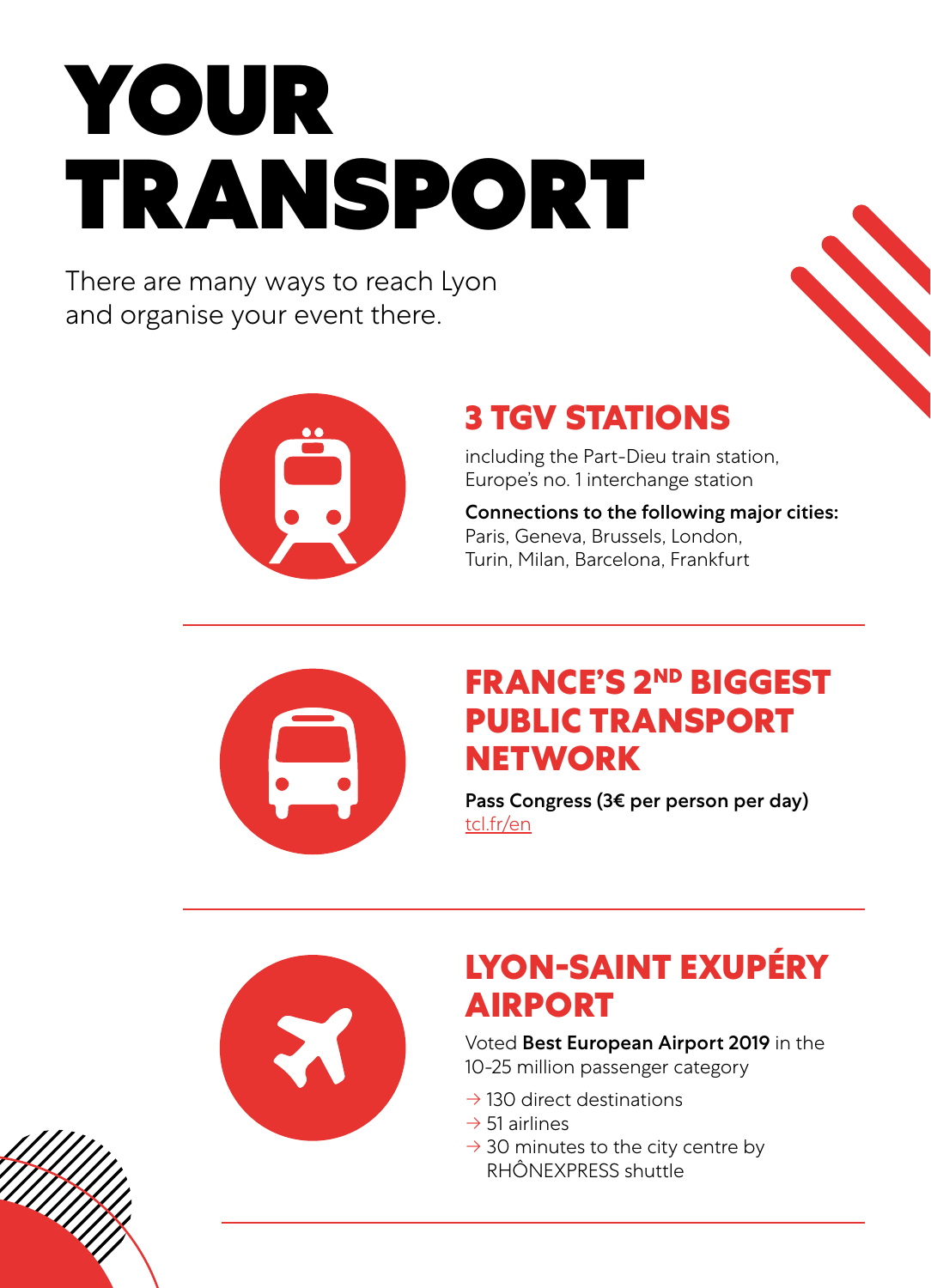# YOUR ACCOMMODATION

The hoteliers of the Lyon region are offering the very best terms for your events

## **FREE CANCELLATION UP TO 30 DAYS BEFORE ARRIVAL**

#### Lyon's hoteliers are imposing less restrictive terms and conditions

for existing bookings for stays before April 30th 2022\*.

#### This charter covers all types of B2B events:

convention, meeting, seminar, congress, or trade show from 100 people; in one hotel or in a venue using several hotels.

#### \*Our special terms until April 30th 2022:

- Free cancellation up to 30 days before arrival
- Fees for cancellation between 30 and 21 days before arrival - 20%
- Fees for cancellation less than 21 days before arrival - 100%
- 20% deposit due 30 days before arrival
- Balance (80%) due 20 days before arrival



#### **18 929 ROOMS**

in the Lyon Metropolitan Region in 2019, including 3,816 in aparthotels

#### **21 HOTELS & APARTHOTEL CHAINS**

56 hotels & 3239 rooms

\*\*\* 81 hotels & 5853 rooms

\*\*\*\* 43 hotels & 4066 rooms

\*\*\*\*\* 7 hotels & 527 rooms

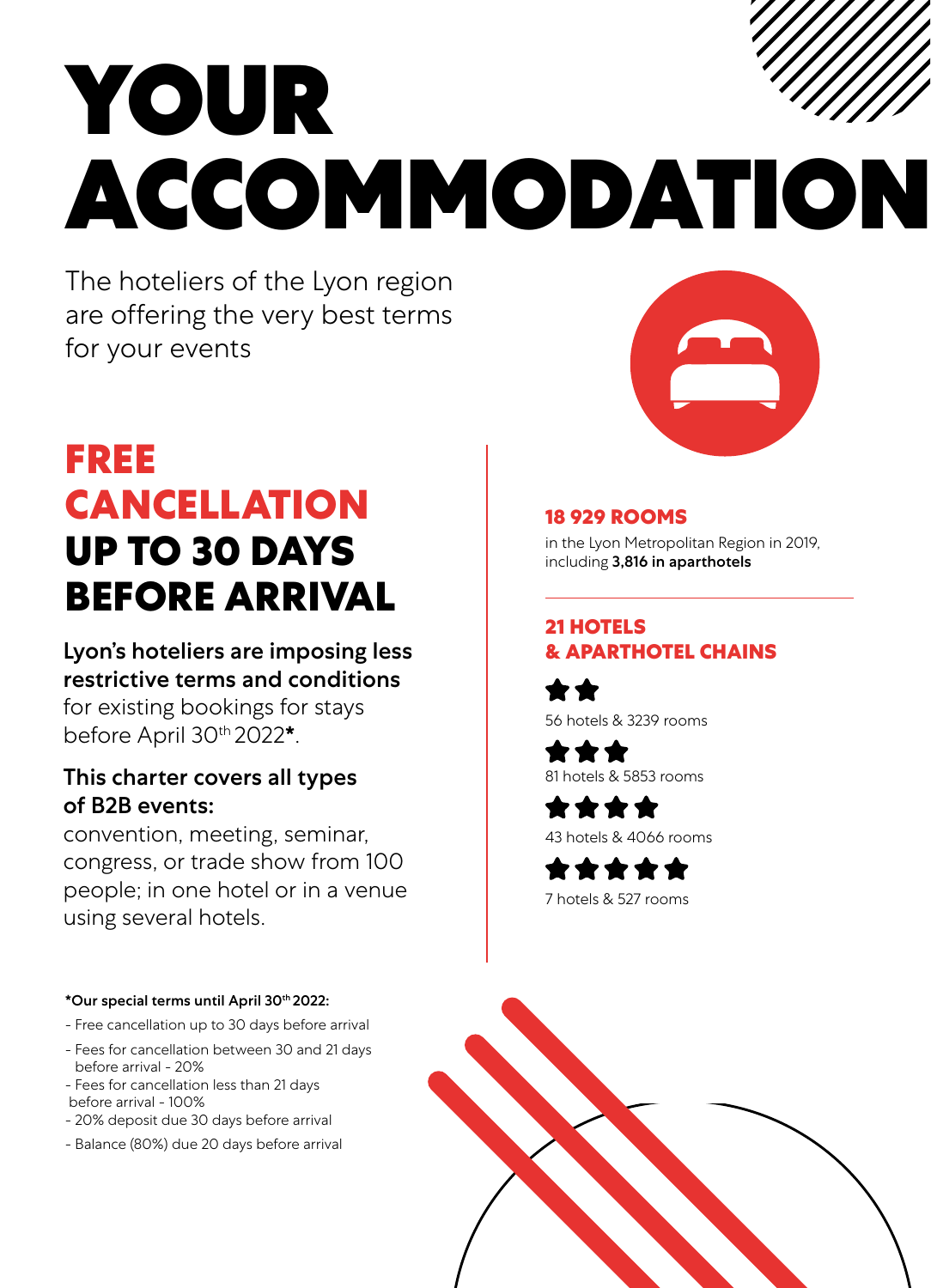# YOUR PEACE OF MIND

## **SERENITY CHARTER**

ONLYLYON Tourism and Convention and the Lyon Metropolitan Region have developed a commitment charter, co-signed by all business events stakeholders in Lyon, guaranteeing compliance with health regulations.

[charteserenite.com](http://in 2021 
Lyon ranked 1st French city and 7th worldwide in the GDS index 2021 with a score of 80%  (Global Destination Sustainability Index) and received the «Most improved Award 2021»
gds.earth/2021-results/
The city is working towards obtaining ISO 20121 International Responsible Destination certification.  
)

### **RESPONSIBLE TOURISM**

In 2019, our region became the first European Capital of Smart Tourism. The Lyon Convention Centre and Eurexpo

got their ISO 20121 certification.

### **A LOCAL ECONOMY BASED ON SUSTAINABILITY**

In 2010, Lyon developed the Ville Équitable et Durable label.

The only one of its kind in France, the label is designed to promote a local, environmentally friendly, social and inclusive economy.

## **LYON'S SUSTAINABILITY RECORD**

## **IN 2021**

Lyon ranked 1<sup>st</sup> French city and 7th worldwide in the GDS index 2021 with a score of 80% (Global Destination Sustainability Index) and received the Most improved Award 2021.

[gds.earth/2021-results/](https://www.gds.earth/2021-results/ )

The city is working towards obtaining ISO 20121 International Responsible Destination certification.

### **IN 2020**

Ranked 1<sup>st</sup> in the biodiversity category by the Observatoire des villes vertes.

[observatoirevillesvertes.fr/](http://www.observatoirevillesvertes.fr/)

## **IN 2018**

Winner of the **Access City Award** which recognises cities which are working to make life more accessible, particularly for people with disabilities.

**SINCE 2017**